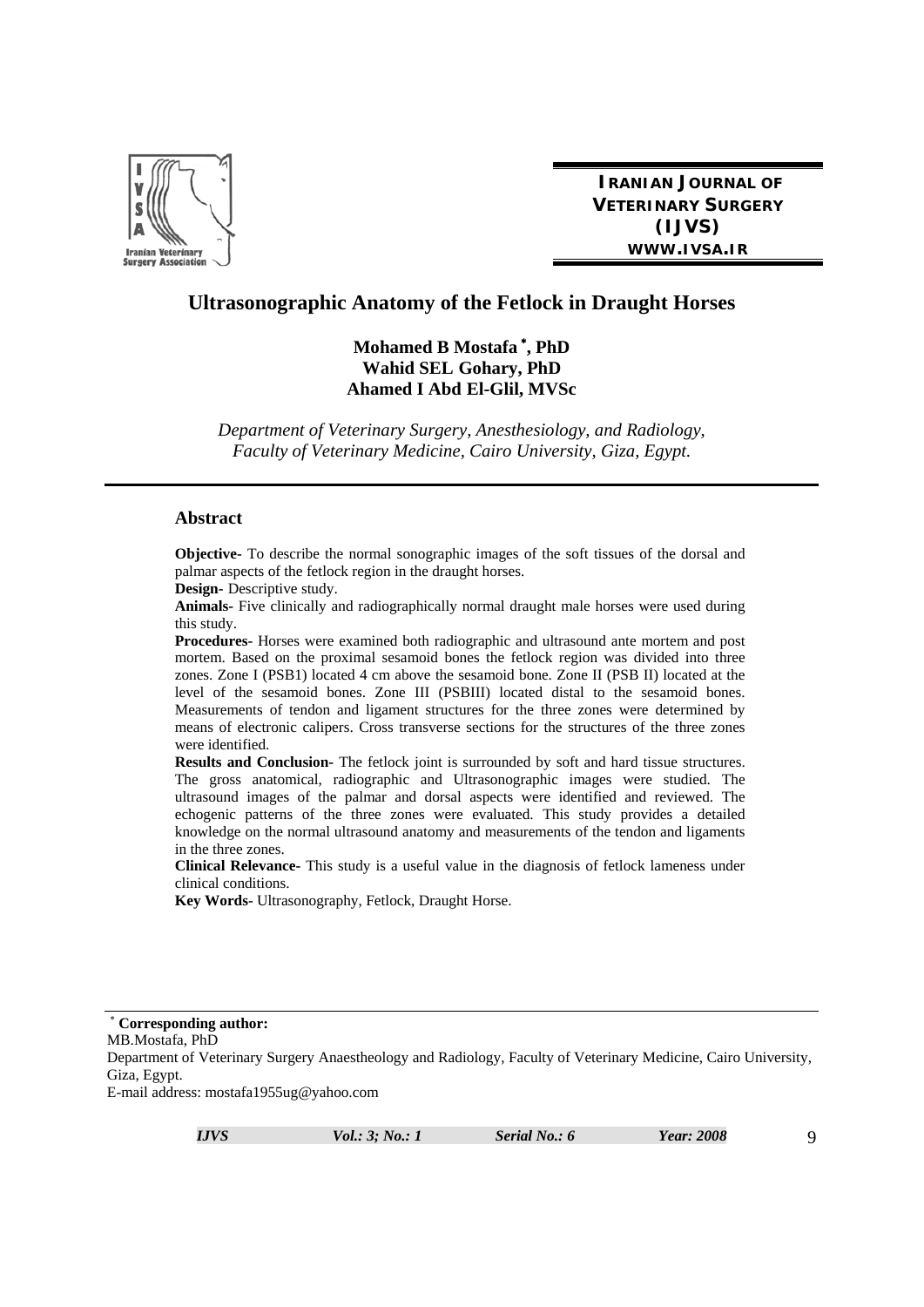### **Introduction**

The fetlock joint of the horse (metacarpo/Metatarsophalangeal joint) is a rotatry joint and has the greatest range of motion than any equine joints.<sup>1</sup> The gross anatomical location of the fetlock structures have been described. $^{2,3,\overline{4}}$ 

The fetlock is frequently subjected to the largest number of traumatic and degenerative lesions among all joints in the horse.<sup>5</sup>

The equine fetlock joint have biomechanics stressed during Locomotion. The angular design permits a wide range of motion during competition. Hyperextension during weight bearing and extreme flexion during the swing phase lead to tremendous tensive and torque forces on the fetlock soft tissues.<sup>3</sup> Studies the descriptive and topographic anatomy of the soft tissue structures in the fetlock is essential before ultrasonographic signs of injury can be recognized.

The aim of this study is to provide detailed anatomical and ultrasonographic images of the soft tissue structures in the fetlock region in the horse. Comparison of Ultrasonographic images with the anatomical dissected specimens will provide precise and accurate diagnosis of fetlock lameness in the horse.

#### **Materials and Methods**

During this study the fetlock of the Five clinically and radiographically normal draught male horses were evaluated with ante-mortem sonograhic examination and post mortem dissection of bone and soft tissue structures. Radiographs of the fetlock joint were obtained using dorsopalmar, later medial, flexed latero- medial and lateral and medial oblique views. Both fore limbs and hind limbs from each horse were included in this study. These horses were euthanized for reasons other than musculaketal disease. The limbs were isolated proximal to the carpus and tarsal joints. The limbs were frozen for dissections.



Figure 1. Palmar aspect of the fetlock joint divided into three zones. Zone I: PSBI; 4 cm above the proximal sesamoid bones. Zone II: PSBII, at the level of the sesamoid bones. Zone III: PSBIII: distal to the base of the sesamoid bone to mid PI.

The palmar/planter aspects of the metacarpo/metatarsophalngeal region were divided into three anatomic zones in relation to the proximal sesamoid bones (Fig 1).Zone (I), the region extended 4cm.

Above the proximal sesamoid bones (PSBI). Zone (II), the region at the level of the proximal sesamoid bones (PSB II). Zone (III), the region located just distal to the ergot and extended to mid proximal phalanx (PSBIII).Gross transverse cross sections for the three zones were performed. The shape, orientation and the relative relationships of the structures in the three zones were evaluated and identified.

Sonograhic examination was performed in full weight bearing horse. Preparation included clipping and shaving the hairs,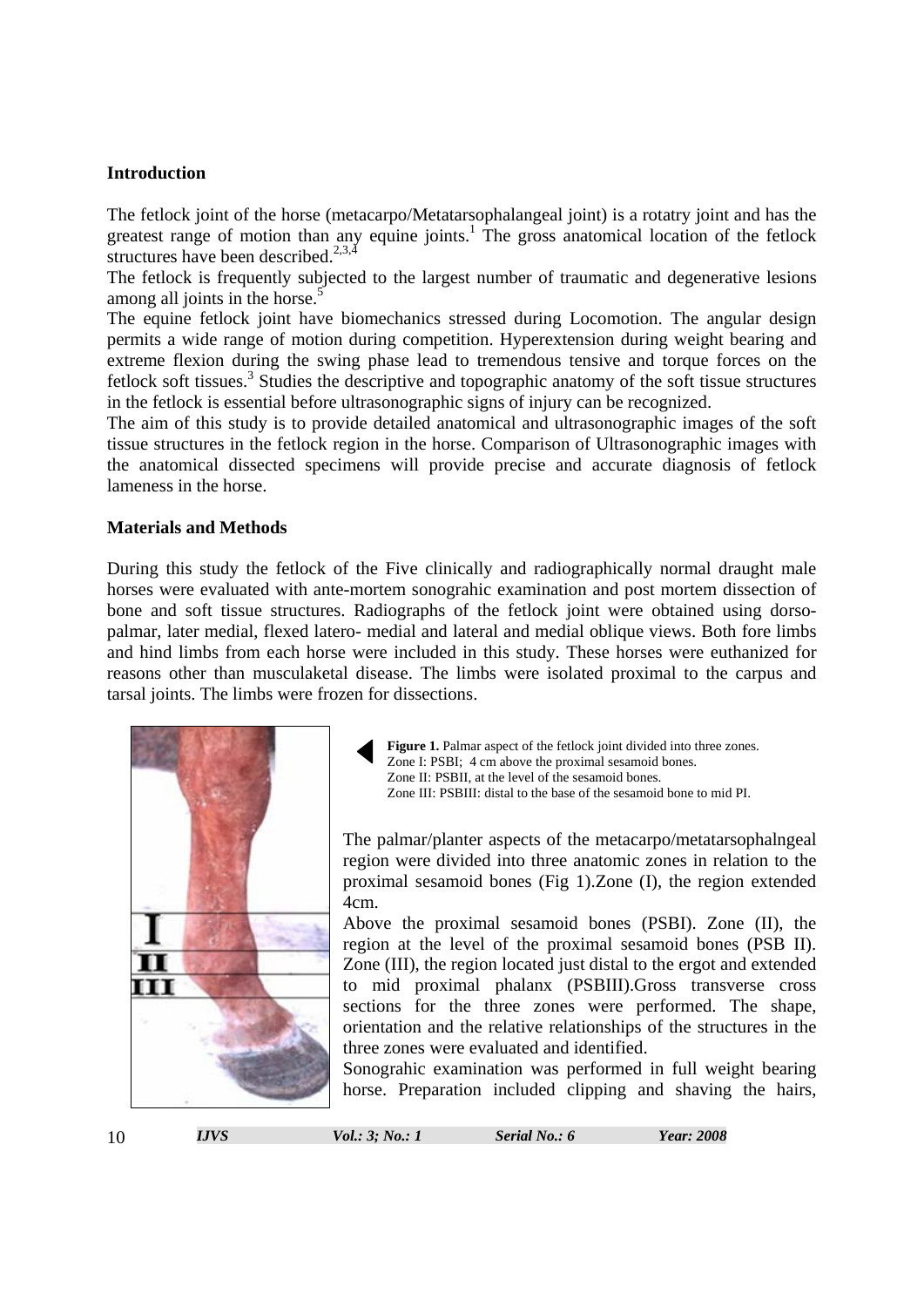followed by Antiseptic washing and rinse with alcohol. Acoustic gel was applied to the fetlock region. A diagnostic ultrasound machine (Toshiba, just vision 200) with a 3 -7 MHz convex transducer was used to image bone and soft tissues both in sagittal and transverse scan. Measurements of tendon and ligament structures for the three zones were determined by means of Electronic calipers on the ultrasound machine. Measurements of the lateral to medial and or Electronic campers on the untasomer machine. Measurements of the fatch to mediar and dorsal to palmar/planter dimensions in transverse scan were determined. The dorsal surface of the fetlock was examined both transverse and sagitall scans. The examination was done at the level of the sagitall ridge of the distal condoyle. Comparison of ultrasound images with gross transverse anatomical dissected specimens in the three zones was evaluated.

#### **Results**

The gross anatomical structures in the transverse section in zone PSB I (Fig2a) consisted of SDFT, DDFT, medial and lateral branches of the suspensory ligaments (SL) and the third metacarpal/metatarsal bones (MTIII/MTIII). The Ultrasonographic of zone PSB I revealed the SDFT has a homogenous and echogenic in appearance and is slightly less echogenicity than the DDFT. The SDFT appeared as strap shaped and forming a ring (manica flexoria) around the oval shaped DDFT (Fig 2b).



DDFT, 2:The DDFT; oval in shape, 3:The medial suspensory ligament branch; trapezoid in shape.

*IJVS Vol.: 3; No.: 1 Serial No.: 6 Year: 2008* 11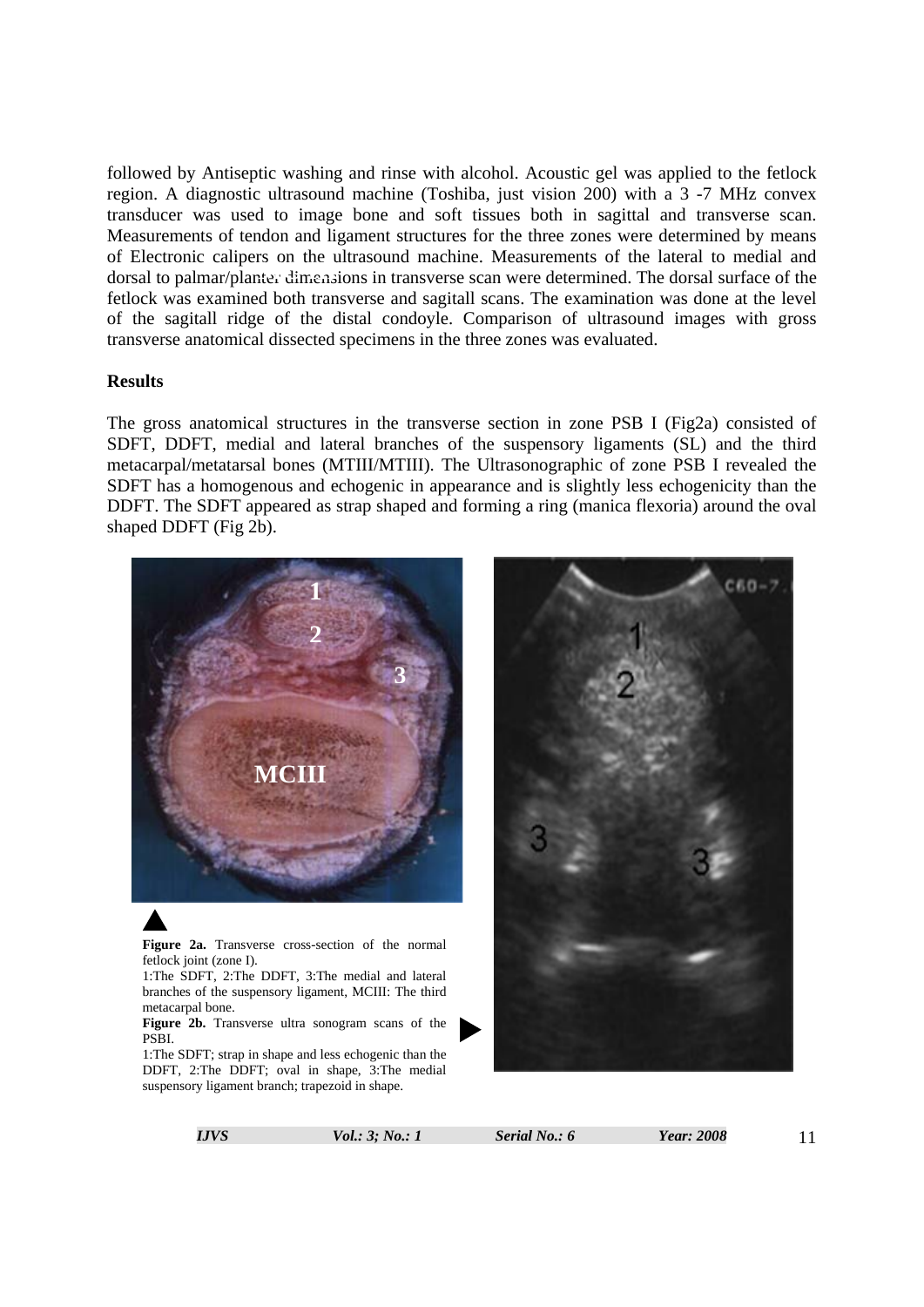

Figure 3. Longitudinal (a) and Transverse (b) ultrasound images of the normal medial suspensory ligament at zone I. The medial SL. Appeared trapezoid in shape.

The digital sheath is not recognized. The suspensory ligament branches appeared oval to trapezoid shape in transverse scan. The SL branches have similar echogenicity and sonographic texture like the flexor tendons (Fig 3).

The transverse cross sectional anatomical structures within the zone PBS II consisted of palmar digital annular ligament, SDFT, DDFT, intersesamoiden ligament, proximal sesamoid bones and distal third of MCIII/MTIII Bones (Fig 4a).



**Figure 4a.** Transverse cross-section of the normal fetlock joint Zone II.

1:The SDFT, 2:The DDFT, 3:Inter sesamoidean ligament, 4:proximal sesamoid bones, MCIII:the third metacarpal bone.



**Figure 4b.** Transverse ultrasound image of the zone II. 1:The SDFT; flattened in shape and of similar echogenicity with the DDFT, 2:The DDFT; oval in shape, 3:Intersesamoidean ligament extend between the sesamoid bones.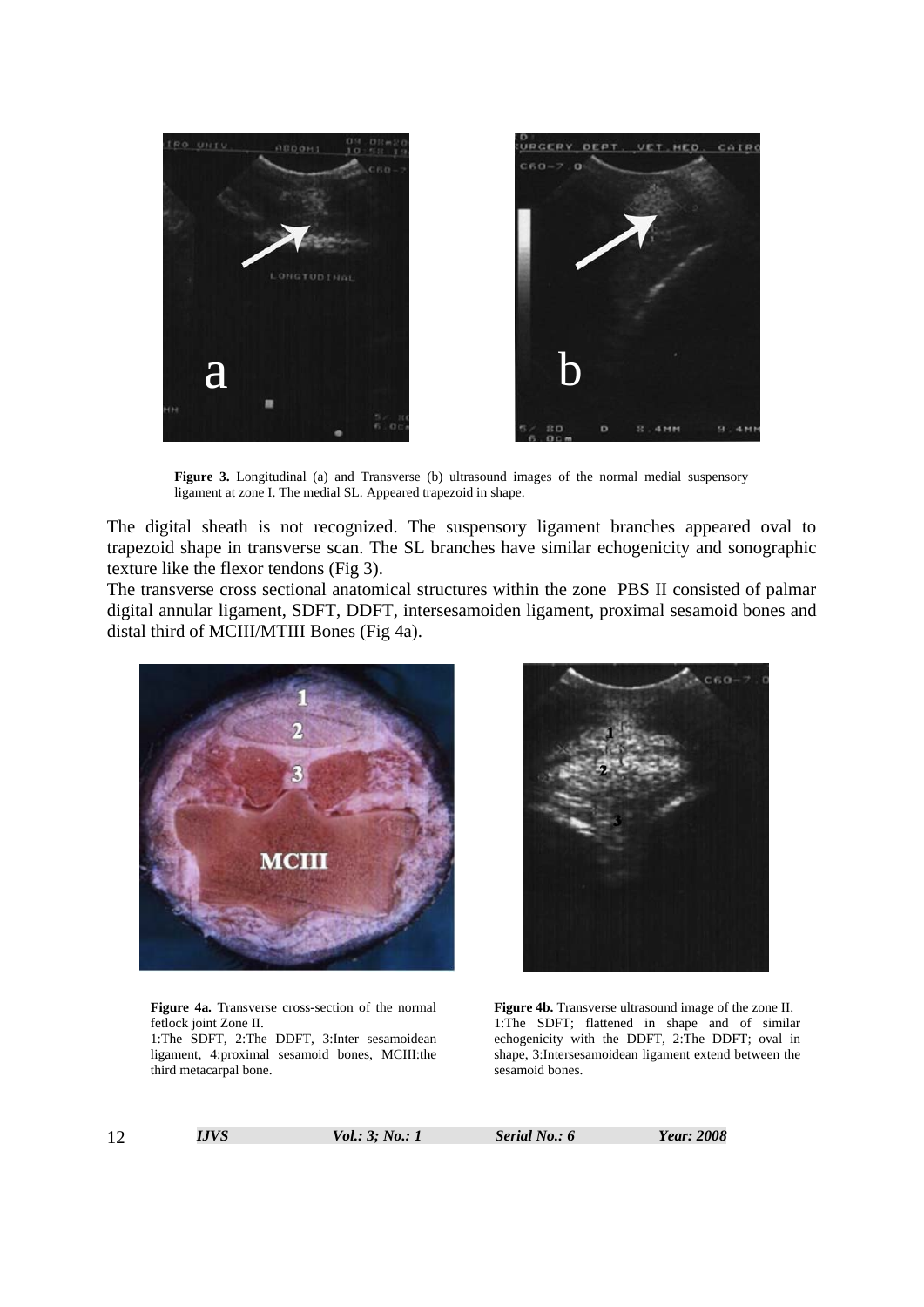The annular ligament was undistinguished from the digital sheath. The sonographic imaging showed that, the SDFT appeared flattened in shape. The DDFT was visualized as an oval shape. The SDFT has a homogenous echogenic pattern and have similar brightness of DDFT. The intersesamoiden ligaments was appeared moderately echogenic and occupied the space between the echogenicity DDFT and hyperechoic sesamoid bones (Fig 4b).

The zone PSBIII included the SDFT, DDFT, straight (SDSL) and oblique (ODSLs) distal sesamoidean ligaments and the proximal phalanx (Fig 5a).



The son graphic studies displayed the SDFT was thin and half moon shaped. The DDFT was oval in shape and located immediately dorsal to the SDFT. The straight distal sesamoidean ligament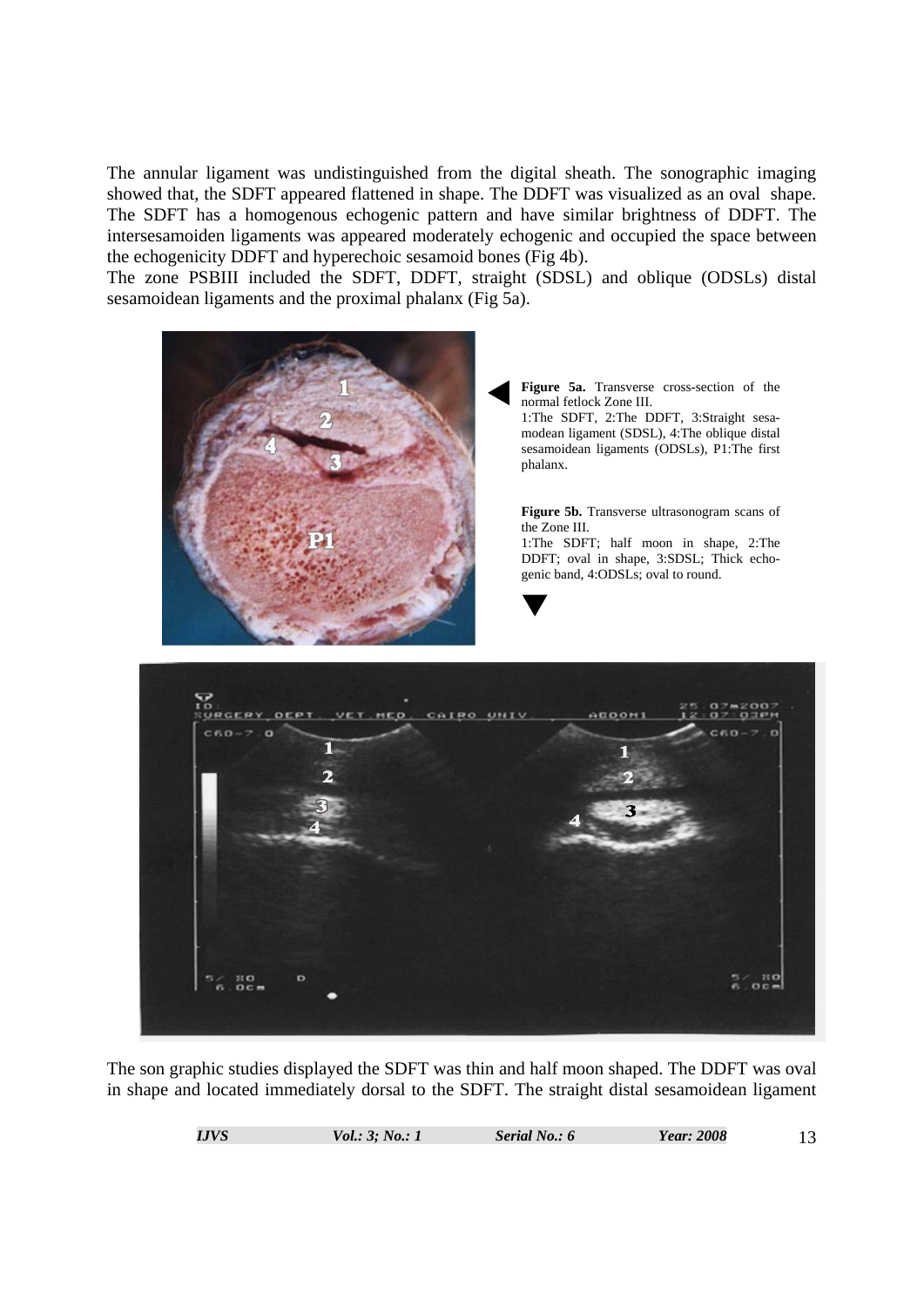(SDSL) was visualized as thick echogenic flat band and more echoic than the flexor tendons. The ODSLs were seen as two ovals to rounded bands running on the palmar surface of the proximal phalanx adjacent to the SDSL. The ODSLs were appeared less echogenic than the SDSL (Fig5b). The ultrasonographic images of the dorsal aspect of the fetlock joint (Fig 6) revealed the joint capsule appeared thick and moderate homogenous echoic structure. The dorsal aspect of the subchondral bone of the sagitall ridge and the proximal phalanx were seen regular and well defined lines. The Fetlock joint dorsal and proximal palmar synovial recesses have a small amount of anechoic synovial fluid.

The measurements of the tendons and ligaments structures were determined (Table, 1) in the three zones. The superficial digital flexor tendon measurements lateral to medial were 1.9± 0.04, 1.7±0.06 and 2.1±0.03 cm in zones PSB I, PSB II, and in zone PSBIII respectively.

The measurements of the deep digital flexor tendons were 1.9 $\pm$ 0.06, 2.0 $\pm$ 0.4 and 1.3 $\pm$ 0.03 cm lateral to medial and palmar to dorsal were  $0.9 \pm 0.02$ ,  $0.8 \pm 0.05$  and  $0.5 \pm 0.03$  cm respectively in the three zones.

The lateral and medial branches of the suspensory ligaments were similar in diameter and lateral to medial was 0.8±0.03 and 0.9±0.04 cm palmar to dorsal directions.

The straight distal sesamoidean ligament (SDSL) and oblique distal sesamoidean ligaments were measured within the zone PSBIII.

The measurements lateral to medial was o.7±0.03 cm and 0.3±0.01 palmar to dorsal.



**Figure 6.** Transverse ultrasonographic scans of the normal dorsal aspect of the fetlock joint. Notice thickened joint capsule with small anechoic synovial fluid in the dorsal recess (Arrow).

Table1. The mean electronic measurements of the SDF, DDFT, Suspensory ligaments (SL), straight distal sesamoidean ligaments (SDSL) and oblique distal sesamoidean ligaments (ODSLs) in the three zones of fetlock region in the horse.

|              |              | <b>PSBI</b>        | <b>PSB II</b>      | <b>PSB III</b>     |
|--------------|--------------|--------------------|--------------------|--------------------|
|              |              | mean $\pm$ SE (cm) | mean $\pm$ SE (cm) | mean $\pm$ SE (cm) |
| $SDFT*$      | $Palm - Dor$ | $0.3 \pm 0.02$     | $0.3 \pm 0.01$     | $0.2 \pm 0.03$     |
|              | $Lat - Med$  | $1.9 \pm 0.04$     | $1.7 \pm 0.06$     | $2.1 \pm 0.03$     |
| DDFT**       | $Palm - Dor$ | $0.9 \pm 0.02$     | $0.8 \pm 0.05$     | $0.5 \pm 0.03$     |
|              | $Lat - Med$  | $1.9 \pm 0.06$     | $2.0 \pm 0.04$     | $1.3 \pm 0.03$     |
| SL.          | $Palm - Dor$ | $0.9 + 0.04$       |                    |                    |
|              | $Lat - Med$  | $0.8 + 0.03$       |                    |                    |
| <b>SDSL</b>  | $Palm - Dor$ |                    |                    | $0.7 \pm 0.01$     |
|              | $Lat - Med$  |                    |                    | $1.4 \pm 0.03$     |
| <b>ODSLS</b> | $Palm - Dor$ |                    |                    | $0.3 \pm 0.01$     |
|              | $Lat - med$  |                    |                    | $0.7 \pm 0.02$     |

\* SDFT: the superficial digital flexor tendon.

\*\*DDFT: the deep digital flexor tendon.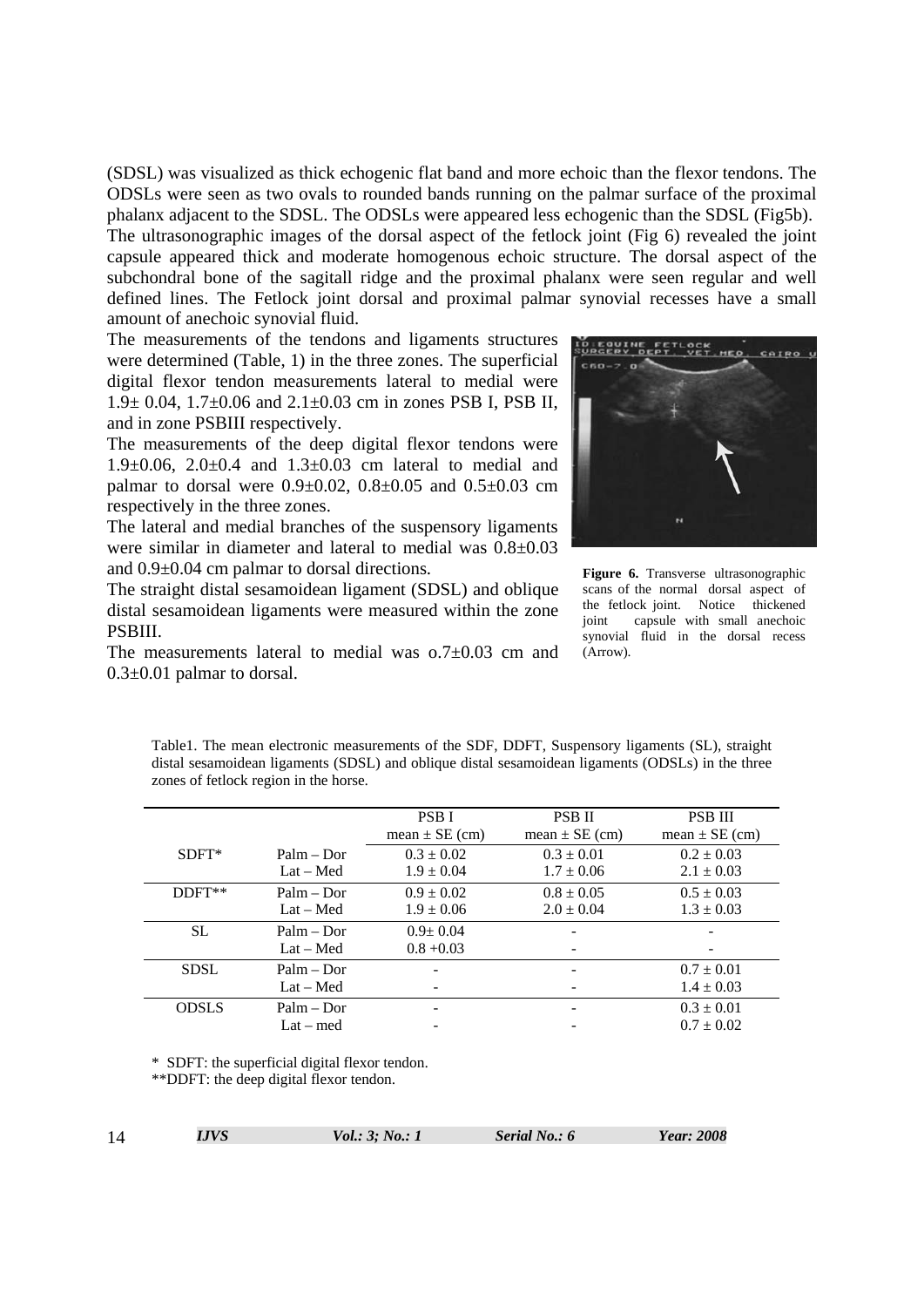#### **Discussion**

Studies the morphological gross anatomical structures of the three Zones of the fetlock region in the horse showed that the fetlock is surrounded by hard and soft tissue structures. The fetlock joint of the horse is composed of multiple hard and soft tissues and any injury to any of these components usually have some effects on the other. $4$  Therefore, study the shape, size, orientation and relative relationships of the three zones PSBI, PSBII, and PSBII will provide accurate knowledge for interpretation of ultrasonographic images.

Ultrasound has a wide extensive use in the diagnosis of equine soft tissues and musculoskeletal injuries.<sup>6</sup> The accessory carpal bon was used in the fore limb and the fourth metatarsal bone for the hind limb a standard fixed points for accurate diagnosis and measurements of tendon and ligaments.<sup>7</sup> Accordingly, the proximal sesamoid bones were used in the present study a standard fixed point for diagnosis and measurements of the soft tissues of the fetlock region in the horse.

Based on the proximal sesamoid bones, the fetlock region was divided into three zones. Zone PSBI located 4cm above the proximal sesamoid bones. Zone PSBII at the level of the proximal sesamoid bones. Zone PSBIII distal to the level of the proximal sesamoid bones.

As far as we aware, this classification has yet been described.

The comparison between anatomical sections and ultrasonographic images of the fetlock soft tissues at the dorsal and abaxial aspects have been studied  $\delta$  they concluded that a thorough knowledge of the normal ultrasonograhic anatomy is critical for an accurate diagnosis of fetlock soft tissues. Therefore in the present study the descriptive and topographic anatomy of the soft tissues in the three zones of the fetlock region is essential before ultrasonograhic signs of fetlock pathologies can be recognized.

Ultrasonographic scanning of the SDFT and DDFT in the three zones showed that the SDFT appeared flattened and less echogenicity than the oval shaped DDFT. Meanwhile The SDFT in the zone III appeared half moon or half ring shaped. The medial and lateral branches of the suspensory ligament in the zone PSBI appeared oval and have similar echogenicity of the digital tendons .These findings have been reported by other investigators in the distal metacarpal areas.8,9

Ultrasound measurements of the normal size of tendons and ligaments promote in reconization of abnormality.<sup>10</sup> During this study the tendon and ligament structures in zone PSBI, PSBII and PSBIII have been measured either medial to lateral or palmar to dorsal directions.

There have been several reports on measuring tendons and ligaments in the metacarpal areas.<sup>11,12</sup> Compiled the measurements of the SDFT in palmar to dorsal thickness were found slightly less than that previously reported. They reported that the SDFT palmar to dorsal thickness was 0.6 cm and medial to lateral directions was  $2.5$  cm. However, some studies<sup>12</sup> found that the SDFT and DDFT in the distal metacarpus were 0.4 cm and 0.9 cm palmar to dorsal directions and 1.8 cm to 1.5 cm medial to lateral directions respectively. These findings are in general agreed with our results in zones PSBI; PSBII and PSBIII.

The echogenicity of the medial and lateral branches of the suspensory ligament were bilaterally symmetrically and there was no significant difference in size.<sup>13</sup> Accordingly, these findings in the present study were agreed with the others.  $9,12$ 

The measured straight and oblique distal sesamoidean ligaments in zone PSBIII were 0.7 cm and 0.3 cm palmar to dorsal directions and 1.4 cm and 0.7 cm lateral to medial consequently. The same observations were reported $8,14$  in the proximal pastern region. Contrary, the medial to lateral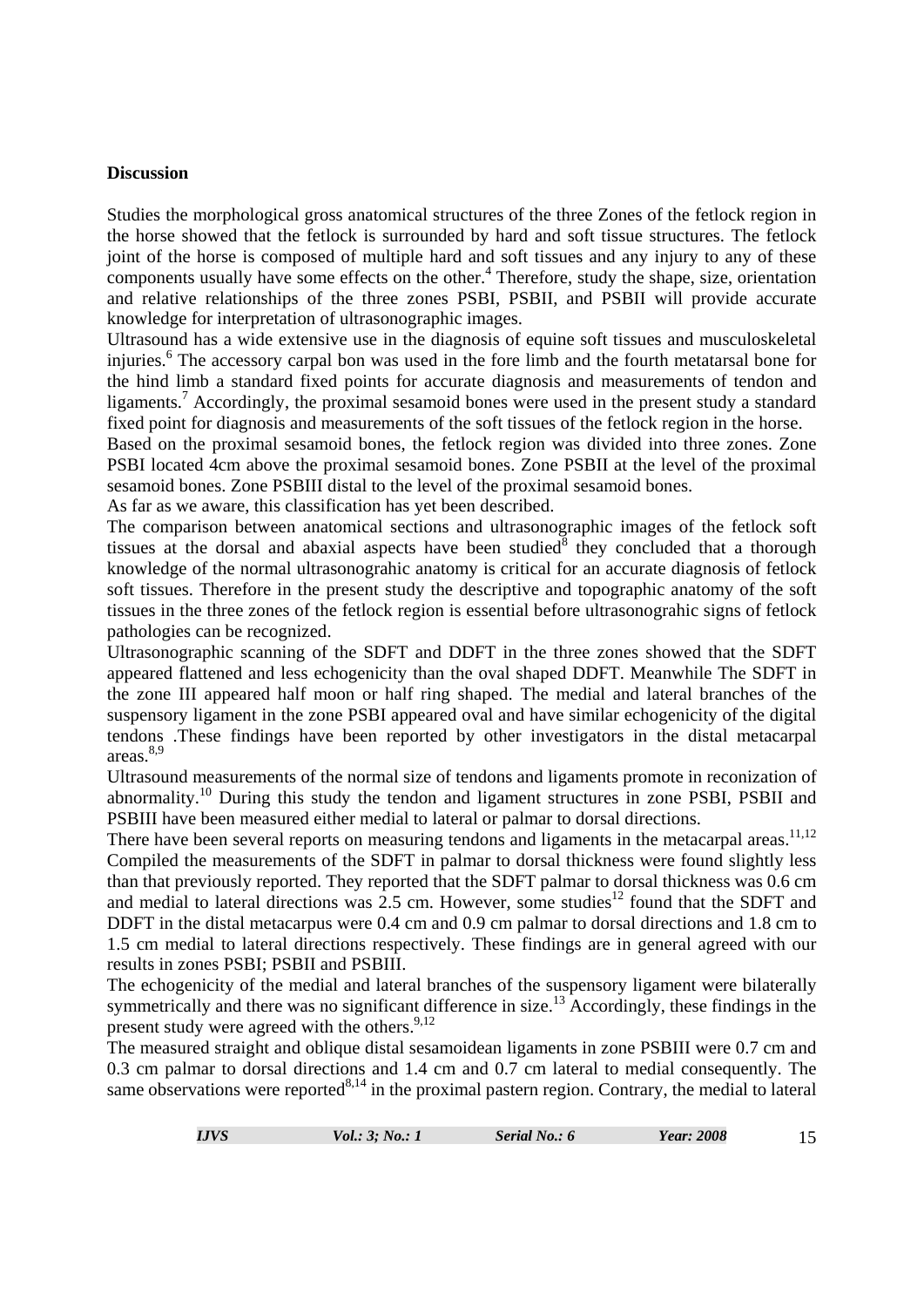directions showed slightly less than other findings. In conclusion, this study provides a detailed knowledge on the normal ultrasound anatomy and measurements of the tendon and ligaments in the three described zones. Moreover, it may have value in diagnosis of fetlock soft tissue injury.

## **References**

- 1. Bertone AL. Distal limb: Fetlock and Pastern. In: Hinchcliff KW, Kaneps AJ, Geor RJ, Bayly W, eds. *Equine sports medicine and surgery*. Londin: Elsevier Limited, 2004; 289-300.
- 2. Getty R. *Sisson and Grossman's The anatomy of the domestic animals.* 5th ed*.* Philadelphia: WB Saunders Co, 1975; 356-360.
- 3. Denoix JM, Jacot S, Perrot P, et al. Ultrasonographic anatomy of the dorsal and abaxial aspects of the equine fetlock. *Equine Vet J* 1996; 28: 54-60.
- 4. Farrow CS. *Veterinary diagnostic imaging in the horse.* St. Louis: Mosby, Elsevier. 2006; 96-128; 305–328.
- 5. Pool RR. Pathological manifestations of joint diseases in athletic horses. In: McIlwarith CW and Trotter GW. *Joint disease in the horse.* Phiadelphia: WB Saunders Co, 1996: 87–104.
- 6. Hauser ML, Rantanen NW, Modransky PD. Ultrasound examination of the distal interphalangeal joint, navicular bursa, navicular bone and deep digital tendon. *Equine Vet J* 1982; 2: 95-97.
- 7. Reef VB. Musculoskeletal Ultrasonographic. In: Reef VB. *Equine Diagnostic Ultrasound.* Philadelphia: WB Saunders Co, 1998; 39-186.
- 8. Denoix JM, Crevier N, Azevedo C. Ultrasound examination of the pastern in the horses. In *proceedings*. 36th Annu Conven AAEP 1991; 363-380.
- 9. Spaulding K. Ultrasonic anatomy of tendons and ligaments in the distal metacarpalmetatarsal region of the equine limbs. *Vet Radiol* 1984;30:125-127.
- 10. Rantanen NW. The use of diagnostic ultrasound in limb disorders of the horse: A preliminary report. *J Equine Vet Sci* 1982;2:23-29.
- 11. Hills CS. Comparative ultrasonic study of normal tendinous and ligamentous structures of the palmar metacarpus of standard bred and thorough bred horses. *Am Assoc Equine Pract* 1996; 42: 272-275.
- 12. Cuesta L, Riber C, Pinedo JA, et al. Ultrasonograohic measurements of the palmar metacarpal tendon and ligament structures in the horse. *Vet Radiol Ultrasound* 1995; 36: 131-136.
- 13. Dyson SJ. Diagnosis and prognosis of suspensory desmitis. In *Proceedings*. Dubai Inter Equine Symp. The equine Athlete: Tendon, Ligament and soft tissue injuries March 27-30, Published and Design by Matthew R, Rantanen design. 1996; 207– 225.
- 14. Redding WR. Distal sesamoidean ligament injuries and desmitis inferior check ligament. In *Proceedings*. Dubai Inter Equine Symp. The equine Athlete: Tendon, Ligament and soft tissue injuries March 27-30, Published and Design by Matthew R, 1996; 227-240.